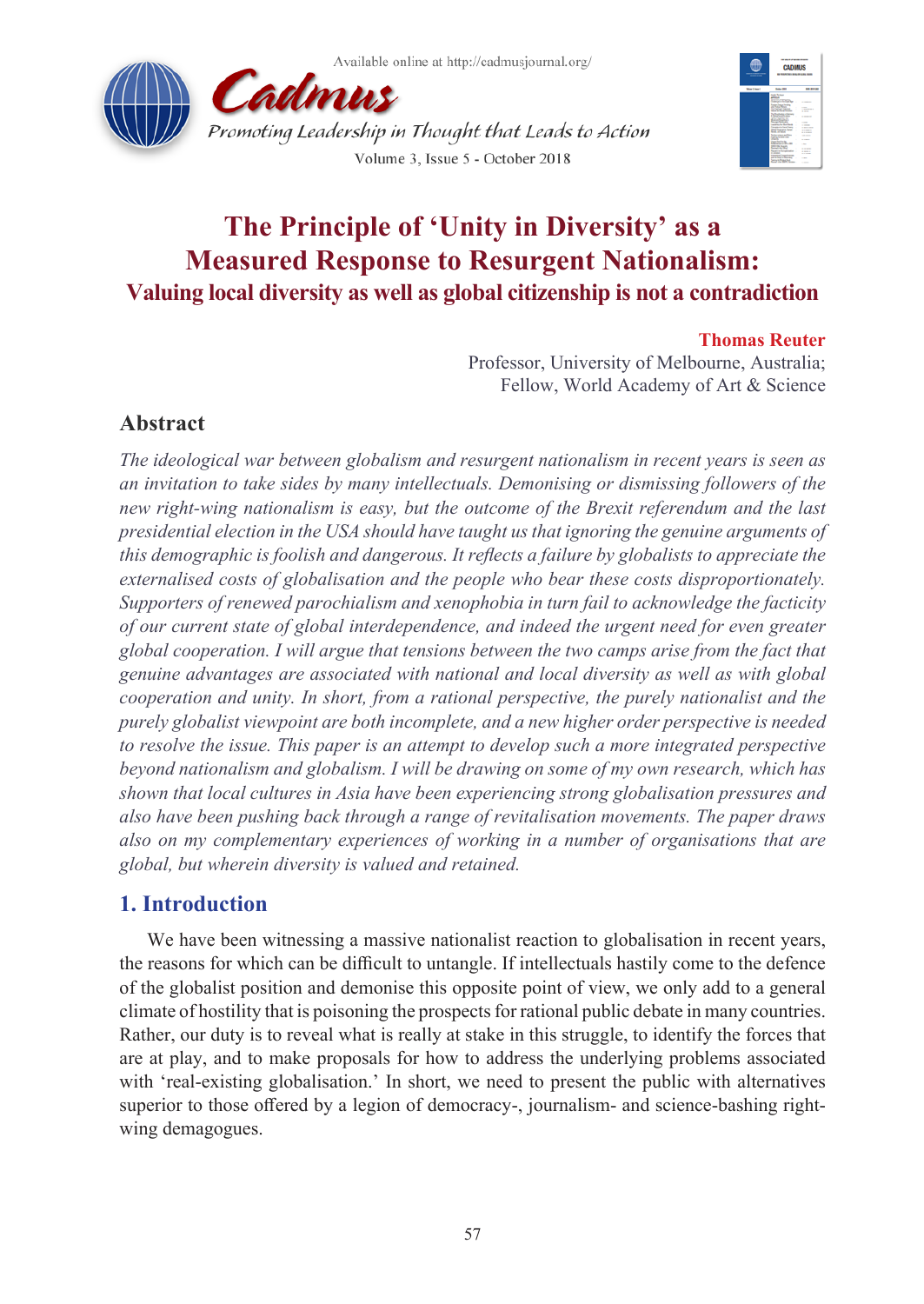I will begin by tracing the causal link between resurgent nationalism and real-existing globalisation. I will argue that the downsides of globalisation need to be addressed in two ways; at the level of political economy—by restoring and internationalising democratic structures, and at the ideational level—by drawing on ethnographic insights into the nature of the local to better contextualise our understanding of globalisation.

## **2. Nationalism: A Reaction to Real-existing Globalisation**

My own ethnographic research has looked at how nationalist or local ethno-nationalist cultural and religious movements have been reacting to globalisation in developing countries, particularly since the end of the Cold War. I have referred to these movements as 'localisation' movements (Reuter, 2008; 2013), and discovered that localisation movements seek not only to limit or repair the damage caused by globalisation but also the growing local influence of the nation-state. The first lesson therefore is that "nationalism" may be understood as a localisation movement operating at a nation-state scale, while similar localisation movements operating at a regional or local scale may classify the very same nation-state as a globalising force in its own right or an agent of globalisation, eroding local autonomy, social structure and culture. In Indonesia, where I have conducted most of my research, for example, a national anti-globalisation movement based on modernist Islam has recently brought down the governor of Jakarta, Basuki Tjahaja Purnama alias 'Ahok', an ethnic Chinese Christian, on trumped-up accusations of blasphemy against the Quran.

This religious ethno-nationalist movement coexists with local revitalisation movements in Bali and other non-Muslim majority regions. For the latter, the modern nation-state with its development agenda and general bureaucratic interventions as well as its increasing usage of Islamic identity markers are a threat to autonomy and self-determination.

Overall, we can observe two opposing forces here, one that seeks to integrate and homogenise, and another which insists on the right to be separate and different. It is appropriate to label these forces globalisation and localisation, after the two extreme points of the scale. We need to remember, however, that nationalism is Janus-faced because it sits somewhere in the middle of this scale. It thus may simultaneously adopt a xenophobic attitude, facing out toward the global, and a globalising attitude, when facing inward toward local peoples, especially members of ethno-cultural and religious minorities. And of course, there are also movements advocating an alternative globalism, such as international revivalist Islam.

The globalising attitude many developing nation-states direct at their own local societies and citizens is in part tied up with the nation building projects of national elites, but in large part it is also a reflection of the use of the nation-state by external forces as an instrument of globalisation. For example, the structural adjustment programs mandated by the Bretton Woods institutions, IMF and World Bank, as a condition for granting credits to developing countries, would not have been implemented without the complicity of captive national elites in those countries. In short, the developing nation-state sometimes has globalised for its own cause of national integration, and at other times has acted corruptly as a servant of supernational forces.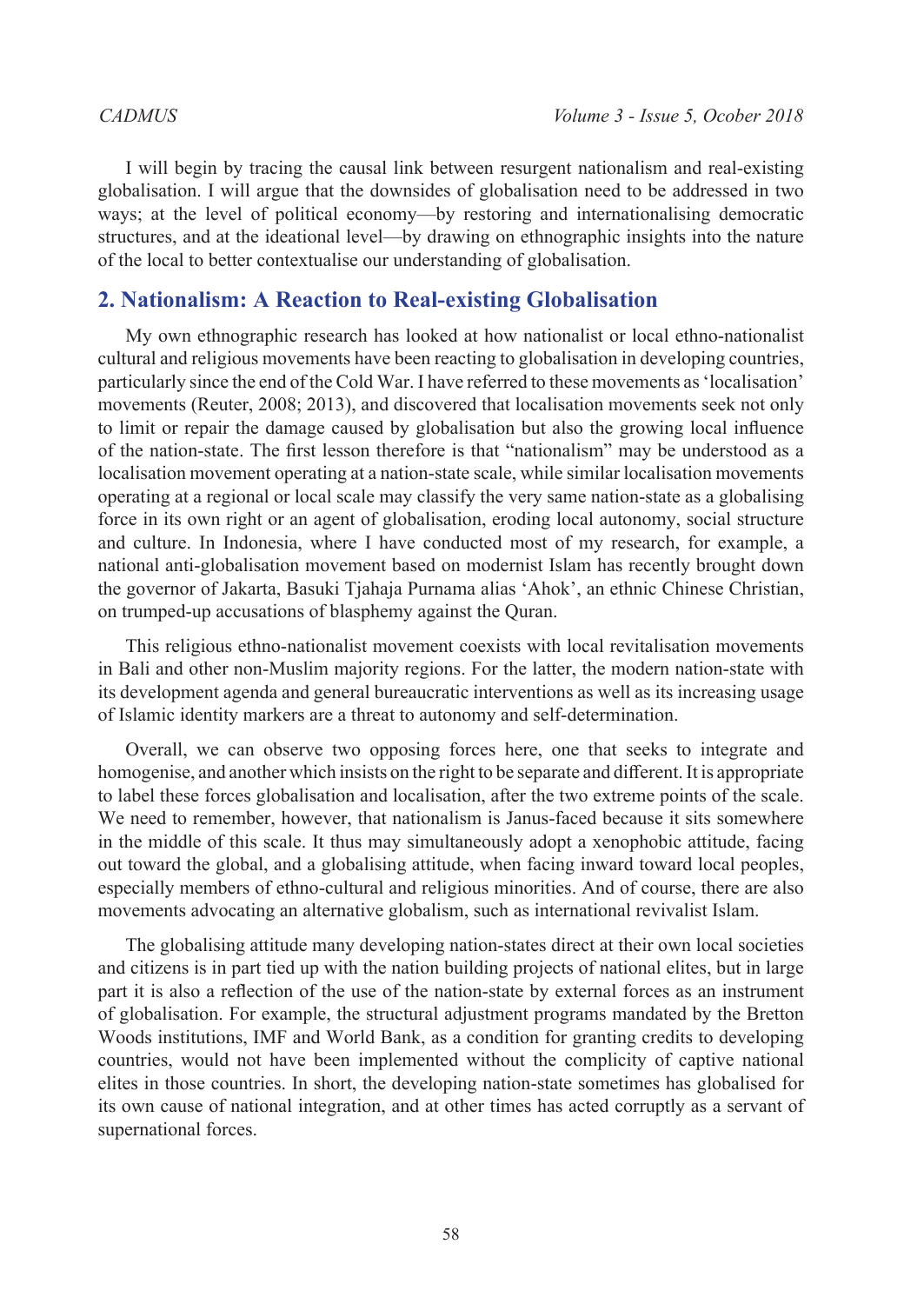The greater severity of this globalisation drive in developing countries with no or inadequate democratic safeguards has meant that the reaction, in the form of ethno-nationalist or rightwing nationalist movements, has happened somewhat earlier in these parts of the world than in the west. The same globalisation effects that had already stirred up public sentiment in the developing world in the 1990s are only now starting to really sting middle class people in western countries, particularly since the 2008 Global Financial Crisis (GFC). The reason is that the great democracies, often upheld as a gold standard for developing countries, have in fact been seriously undermined and become more similar to the weak democracies of the latter. David Rothkopf (2008) and C. Wright Mills (1956) before him have documented how the so-called revolving door, for example, operates in the United States to further the interests of the globalist corporate and financial elite by way of legislative capture, and how the problem has grown ever more severe.

Thomas Piketty (2014), Elizabeth Warren (2007) and others have demonstrated with compelling empirical evidence how this trend has adversely impacted on the most disadvantaged members of society but increasingly also on the middle class, as wealth concentration in the class of the superrich continues to rise dramatically at the expense of the former.

> *Figure 1: Stagnating US Middle-Class Incomes (partly concealed by the effect of more women entering the workforce)*



# **Median Income** Married Couples, 1970-2008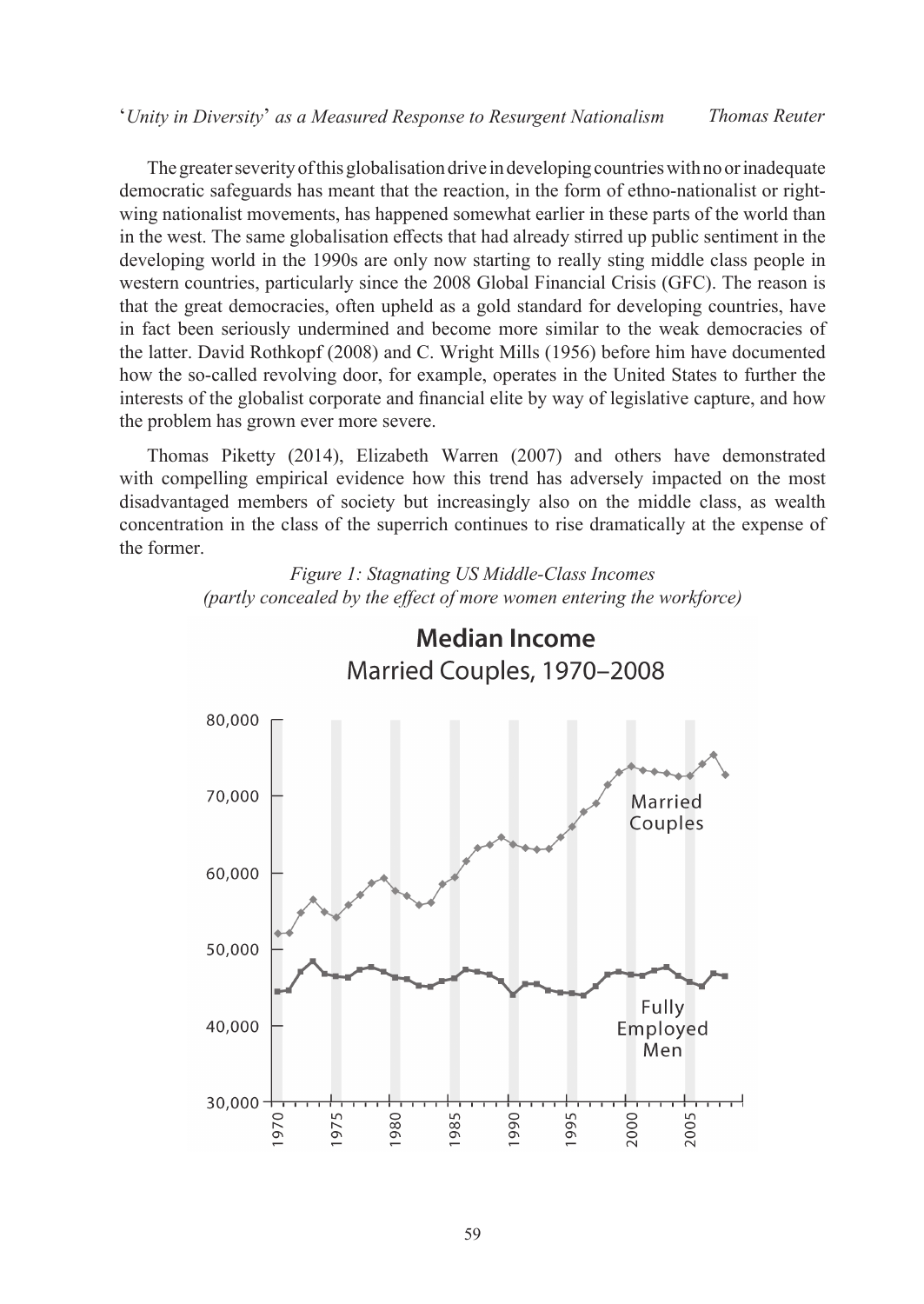### *CADMUS Volume 3 - Issue 5, Ocober 2018* '*Unity in Diversity*' *as a Measured Response to Resurgent Nationalism Thomas Reuter*

To illustrate the same revolving door problem with a European example, there is the case of former EU Commission President José Manuel Barroso, who received a lucrative job from Goldman Sachs as a lobbyist soon after the end of his term. Apparently, he had proven his usefulness in various ways, as has been revealed in documents leaked by Paulo Pena.\*

*"The worst dictatorships make the loudest claims about acting in the name of the people or nation."*

From my own elite research in Indonesia and my extensive reading on global elites, I could list hundreds of further examples to illustrate the increasing severity and impunity of worldwide nation-state capture by global elites. It is unnecessary to present such a list, however, given that even ordinary citizens have by now absorbed enough of this kind of information to get a general idea of what is happening behind their backs, though it may be underreported by mainstream media that are also captive to private interests. People know that productivity and profits keep rising while corporate tax contributions to the reproduction of society are falling and while wages remain flat, thus lowering labour's proportional share of the benefits of production and raising the proportion of its fiscal contribution. The result is a massive tide of distrust and anger toward captive political representatives, and a justified sense that democracy has been undermined.





\* See https://www.theguardian.com/world/2016/aug/29/eu-staff-petition-attacks-former-ec-president-over-goldman-sachs-job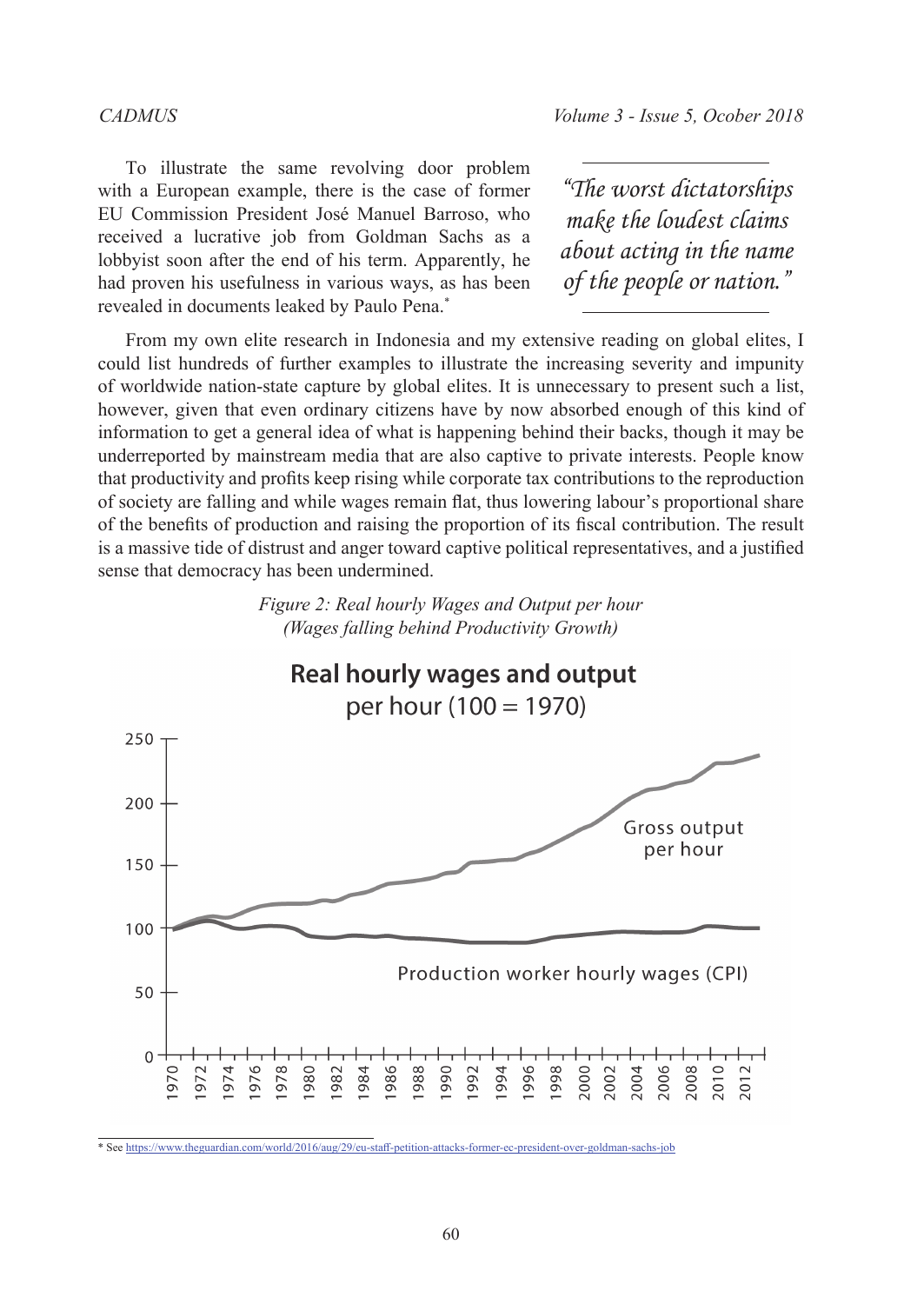Some people, myself included, respond by coming to the defence of representational democracy, and have called for steps to limit the undue influence of private interests and money politics through electoral reform (Reuter, 2015a). Others however have decided to support new populist nationalist parties that promise to replace the liberal democratic system that has betrayed them with an authoritarian state in the name of an imagined ethnically 'pure' nation. As is well known from history, the worst dictatorships make the loudest claims about acting in the name of the people or nation. What most of these followers are blind to is the fact that some of the same global elites who have been busy undermining

*"The new nationalism now spreading around the globe is in many ways fraudulent and a false flag operation."*

liberal democracy are now bankrolling the neo-fascist movements that want to do away altogether with what is left of democracy.

It is ironic and surprising at first that in this way nationalism can be weaponised to serve the same neoliberal globalist agenda it is meant to counteract. The newly arisen German alt-right party *Alternative for Germany* (AfD) is a pertinent example. Despite a public face of populist rhetoric and professed empathy for ordinary people who have been left behind by globalisation, the economic program of AfD, which few of its followers look at, can only be described as neoliberalism on steroids. The same duplicity is evident in the turnabout of many of the contemporary leaders' populist politics. One of the politicians promised to "drain the swamp" of Wall Street and criticised banking firms like Goldman Sachs for their greed and their contribution to the GFC, saying they "robbed our working class, stripped our country of wealth, and put money into the pockets of a handful of large corporations and political entities."

*"What is needed is a New Deal that will deliver a more benevolent and inclusive form of globalisation, based on genuine participatory democracy and based also on due recognition for the intrinsic value of locally embedded and differentiated societies and their associated cultures and identities."*

We can conclude that the new nationalism now spreading around the globe is in many ways fraudulent and a false flag operation. The sentiments it capitalises from, however, are not baseless. A large and growing number of people have indeed been left behind financially by corporate globalisation, and people are also concerned at the loss of local embeddedness, social cooperation, community and a declining sense of cultural belonging. The resulting sentiments need to be rechannelled in the direction of a struggle for genuine democracy, and for a more appropriate form of globalisation that removes the pressures for forced mobility and serves the common good.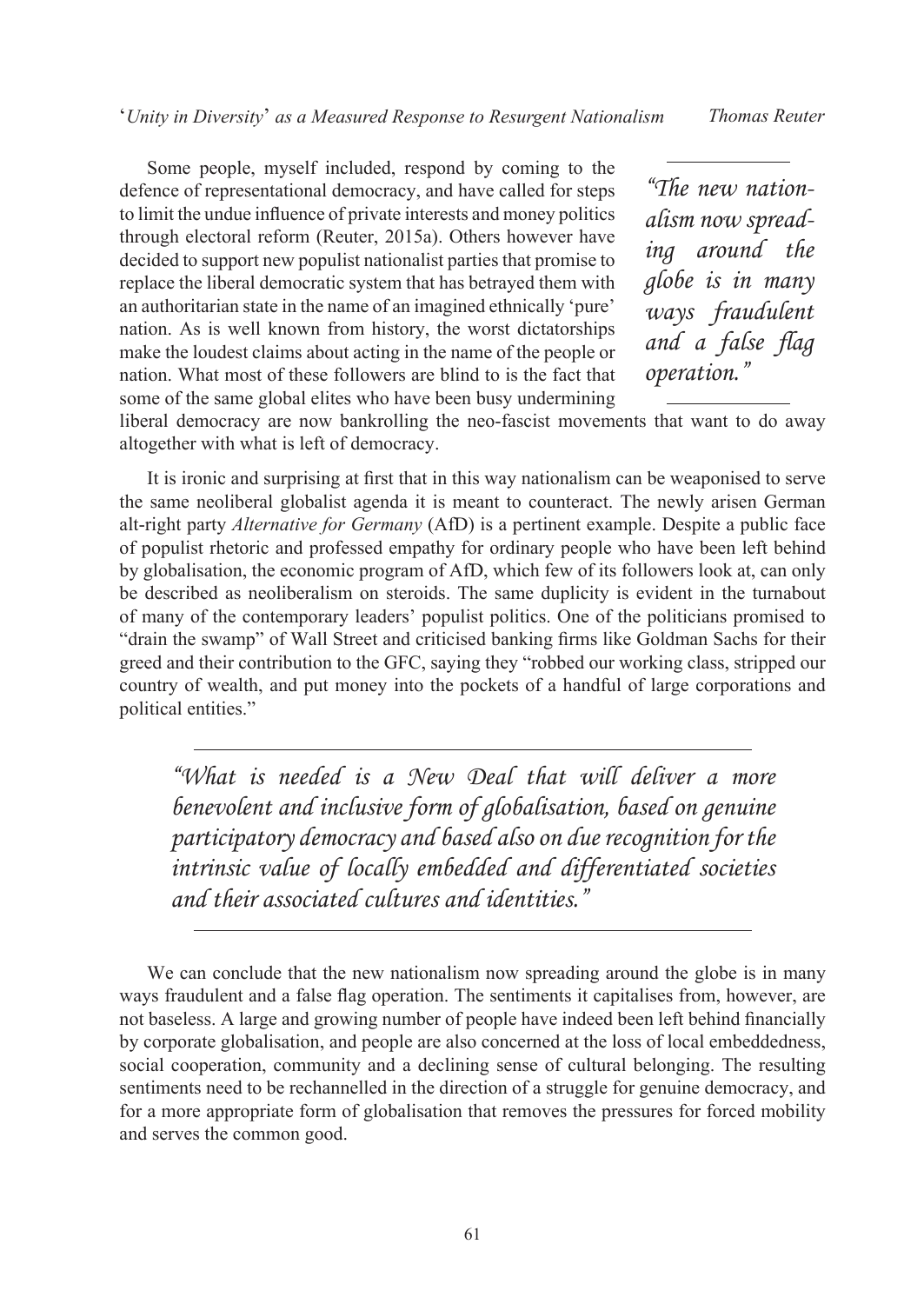The role of intellectuals is to inform this rechannelling process through a critique of globalism in its present form, revealing its corrosive effect on democracy and on people's wellbeing, broadly conceived, and presenting better alternatives. On the other hand, widespread liberal intellectual elites' response of shock and horror at the outcome of the Brexit referendum and the last presidential election in the USA is counterproductive. To condemn populism without due analysis and acknowledgement of its causes is to ignore and fail to address the genuine grievances to which it gives expression. It thereby helps to fuel growing anti-intellectual sentiments.

*"A higher order understanding and synthesis is needed to overcome the unproductive polarisation of contemporary public discourse."*

Intellectuals who support globalisation tend to do so for two reasons, either actively, because they value liberal ideals of cosmopolitan modernity, or passively, because they accept globalisation as the inevitable consequence of a relentless and irreversible historical trend in the development of human civilisation toward the formation of ever wider webs of human interdependence (cf. Norbert Elias, 1965). I have sympathy for these positions, but more is needed. The globalisation enthusiasts among intellectuals must acknowledge that 'real-existing globalisation' does not conform to their cosmopolitan ideals, that its costs are externalised, and that such costs are disproportionately borne by ordinary people who are less privileged than themselves and more so by marginalised population groups. Realexisting globalisation withholds global citizenship from the vast populations it excludes from participation. The second group of intellectuals, the globalisation fatalists, meanwhile, must remind themselves that real-existing globalisation need not be accepted with resignation, on the false assumption that globalisation *in this particular form* is natural or without alternative. Both groups must stop belittling Brexiters, Front National or AfD voters and others like them for their regressive parochialism or condemning them for their illiberal and sometimes racist attitudes. One must have the courage to look through this ugliness to see what truth lies at the heart of the matter.

On the other hand, those who give in to parochialism and xenophobia must be reminded of the facts of our state of global interdependence, and of the benefits of global cooperation. They too must learn to separate globalisation per se from globalisation as it is now manifesting, arguably still caught in an early, unregulated and hence uncivilised form, though not entirely bereft of benefits even for the most disadvantaged. Neo-nationalists must recognize the urgent need for global cooperation in view of ecological and resource-related crises that will not stop at national borders, not even if we build a wall of steel topped with machine guns. A retreat from globalisation is simply impossible, undesirable and even unimaginable, except in the event of a global eco-political collapse.

What is needed instead is a New Deal that will deliver a more benevolent and inclusive form of globalisation, based on genuine participatory democracy and based also on due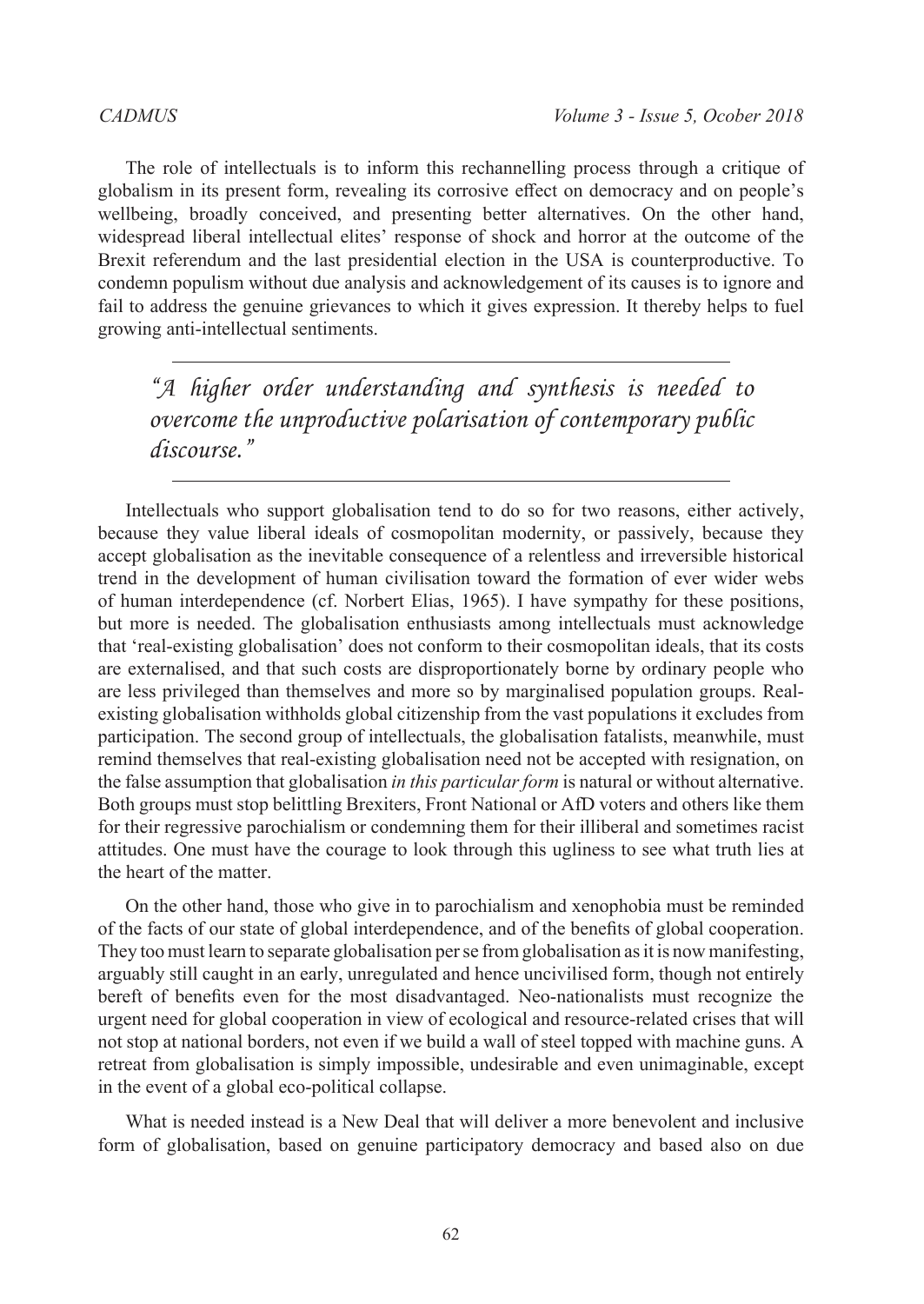recognition for the intrinsic value of locally embedded and differentiated societies and their associated cultures and identities.

# **3. Reconciling the Global and the Local: Toward a Genuine Alternative**

Concerns in intellectual circles over the new wave of parochial and self-serving nationalism and the decline of international cooperation are justified, but often fail to acknowledge a crucial issue: The genuine need for socio-cultural diversity at national or still more local levels. A higher order understanding and synthesis is needed to overcome the unproductive polarisation of contemporary public discourse. I would like to develop such a more integrated perspective now, drawing on my anthropological research on local societies in Asia. In Asia, local societies and cultures have been experiencing strong globalisation pressures and the majority have been pushing back through a range of nationalist or local ethno-religious revitalisation movements, most of which are non-violent. I also will draw on my complementary experiences of working in a number of progressive global organisations, wherein diversity is already recognised, valued and defended despite a simultaneous commitment to the idea of global cooperation and unity.

Research on globalisation effects and localisation movements from within the discipline of anthropology, which is the iconic science of the local, conveys an important message: Cultural diversity is an essential requirement for human survival, no less so than biodiversity is essential for the health of ecosystems. 'The local', in its cultural diversity, is thus an ideal no less worthy of our support than is 'the global', which rightly points at the essential unity and equality of all humankind. One of these ideals should never be sacrificed to the other, and there is no need, because they do not contradict one another, so long as we adopt a higher order perspective based on principles of free knowledge exchange and democracy.

Anthropological research has amply illustrated how frictions and sometimes violent struggles arise at the frontiers of the global and the local (Lowenhaupt-Tsing, 2004; Reuter, 1999; 2009). What is not so well understood outside this field of research and outside the discipline of anthropology, however, is that members of "localisation movements" are not opposed to all elements of globalisation. Local people are in fact quite capable of discriminating between benefits and costs of globalisation. They embrace the social changes they perceive as beneficial, such as modern communication devices, but wish to retain the right to decide for themselves when and how they want to engage with globalisation. They object to being dispossessed by globalisation, and defend those elements of their distinct and characteristic socio-cultural lifeworld which they value and consider under threat. In short, their conservatism is overstated by critics, and sometimes also by themselves.

Furthermore, it is not widely understood that local cultural diversity and associated local knowledge are valuable and indeed essential for human survival. There has been much lip service to diversity in the form of liberal multiculturalism, even though multiculturalism is a side effect of mobility on regions with high levels of migrant influx, rather than a sustainable means of protecting localised diversity. It is only in localised settings that cultural diversity can be maintained long-term. It is also in localised settings where particular sets of cultural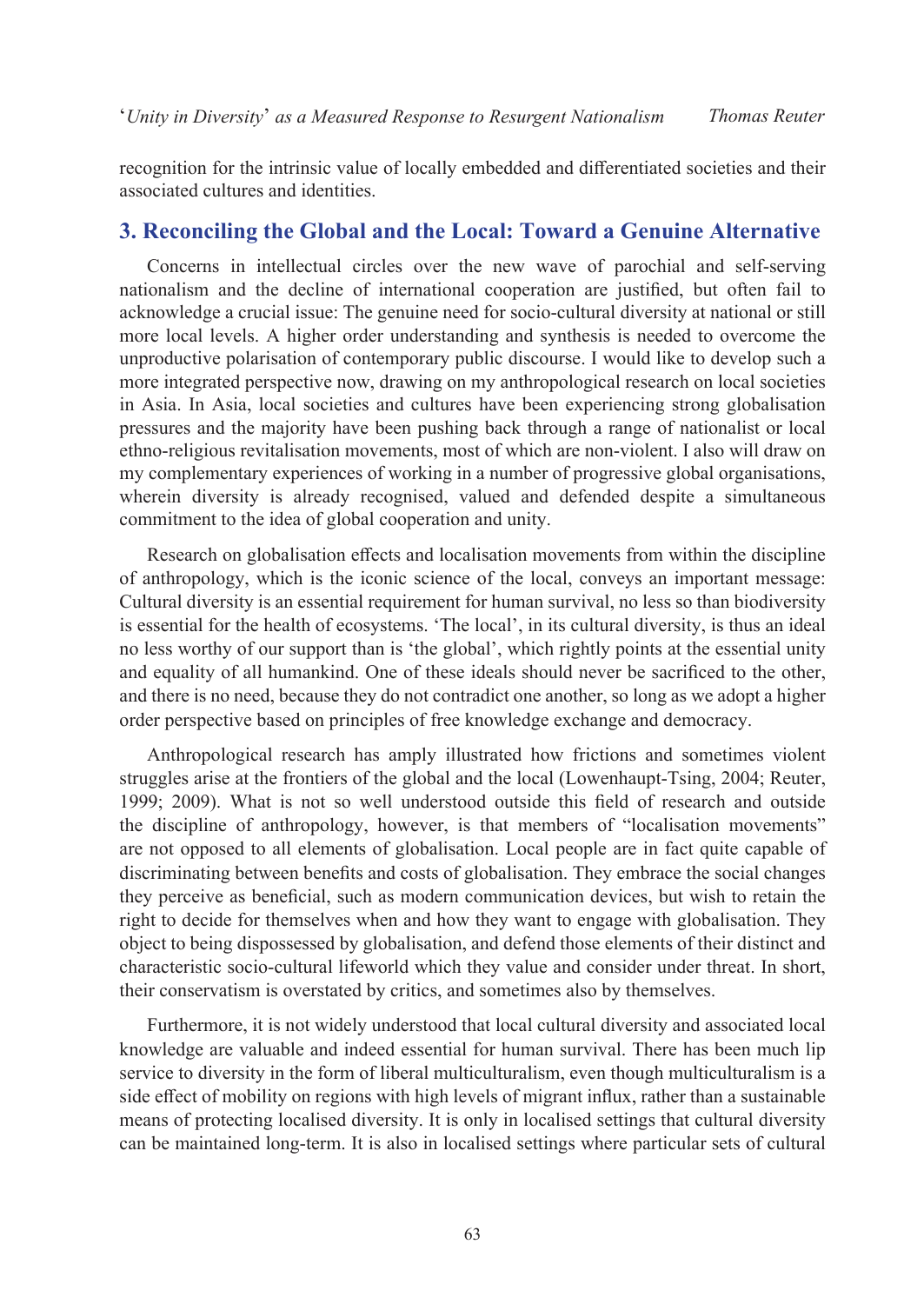knowledge evolve to be adaptive, for example, by taking the form of plural human ecologies. In short, cultural diversity is premised not on mobility, but on the ability of local people to shape their own destinies in diverse ways which take into account local ecologies, histories and cultural traditions and produce multiple alternative ways of being in the contemporary, modern world. This raises the question: how can the promotion of localised cultural diversity be reconciled with the ideal of global collaboration and unity?

The solution is to aspire for unity in diversity. This is not a contradiction in terms. Indeed, unity without diversity is meaningless, because a unity based on sameness has no communicative and rational potential. Diversity without unity also precludes communicative and rational potential. One basic fallacy is the ill-advised desire to eradicate difference until interlocutors have nothing left to say to one another, while the other fallacy is to radicalise difference to the point of eliminating the possibility for communication and cooperation, just when it is needed more than ever.

How close unreformed globalism and nationalist parochialism in fact are in their flawed logic can be easily demonstrated: For one, parochialist movements, while they seem to defend national identities and the right to be different at that level, tend to be hostile to local or individual difference within their own ranks and to insist on conformity in the name of loyalty; liberal globalism, meanwhile, manages to celebrate and to obliterate cultural difference at the same time, by confusing ephemeral multiculturalism with lasting diversity. The solution is to defend the right of local populations not just to be but to remain culturally different, and their simultaneous right to participate on an equal footing with others in a safe, open and just global sphere, where shared interests and values can be discovered through open communication and democratic processes, and enshrined in international agreements that are equally owned by all parties. That is certainly possible, necessary, and in the rational interest of the 99% of humanity who are more or less short-changed by real-existing globalisation as we experience it today.

# **4. A Program and an Example for Alternative Globalisation**

To achieve this outcome, we need a new alternative for globalisation based on what I like to refer to as 'sovereign cooperation.' Sovereign cooperation can address the legitimate concerns of globalists and localists at the same time. Sovereignty appeals to the local perspective, in that sovereign cooperation partners have the right to be culturally distinct and free of unlawful coercion by outsiders. Cooperation appeals in a positive way to the global perspective, because sovereign cooperation unites diverse peoples as equals who nevertheless recognise their interdependence and the benefits of mutual support and insurance, and thus voluntarily cooperate on a basis of mutual respect and trust. Sovereign interlocutors need not be afraid of others, and hence they will spontaneously cooperate. They will appreciate the common ground of the human condition they share with others, and yet they will also appreciate the hard fact that their cooperation is meaningful and fruitful only where there is the freedom to be different. Sovereign cooperation recognises and safeguards those complex ties of interdependence that are characteristic of contemporary civilisation, and it also celebrates and safeguards the freedom of choice and open-ended nature of knowledge that are embodied in the diversity of human cultures.